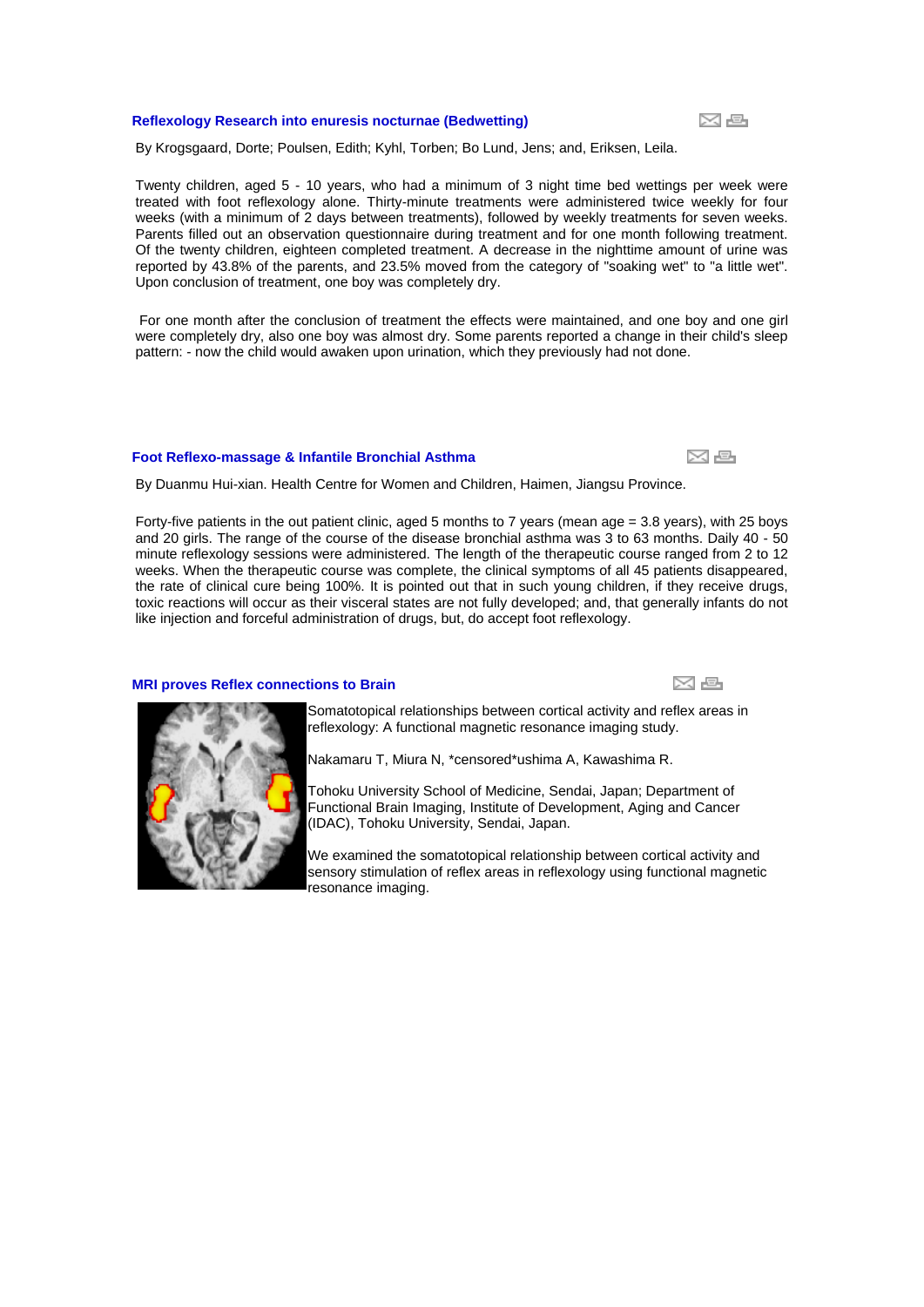

Forty-six million Americans are currently living with arthritis, the nation's leading cause of disability, and we are all paying a high price for it. The Centers for Disease Control and Prevention (CDC) announced that the annual cost of arthritis to the United States economy was \$128 billion in 2003 and increased by \$20 billion between 1997 and 2003

CDC attributes the dramatic increase to the aging of the population, predominantly baby boomers, and increased prevalence of arthritis. CDC also estimates an additional 8 million new cases of arthritis will be diagnosed in the next decade

Here are some interesting clips about Reflexology and Arthritis. Do you know anyone with arthritis? You will be interested in my story if you do. My partner had disabling arthritis, pain and swelling in each of his finger and thumb joints before he became a Reflexologist.

[read more](http://www.universalreflex.com/article.php/2008050517184853) (294 words)

.

.

.

# **Reflexology Research of Fatigue and Insomnia in (Coal worker) Pneumoconiosis**  $\boxdot$  a **[Patients](http://www.universalreflex.com/article.php?story=20060316144829601)**

Purpose: The purpose of this study was to determine the effects of foot reflexology on fatigue and insomnia in patients suffering from coal workers' pneumoconiosis

Method:This study was a quasi-experimental study of pre-test and post-test design in a nonequivalent control group. The subjects of this study consisted of both the experimental group of twenty-nine and the control group of thirty coal workers' pneumoconiosis patients. Data was collected from December 10, 2002 to February 15, 2003.

[read more](http://www.universalreflex.com/article.php/20060316144829601) (186 words)

#### **[Reflexology Research of Post Operative Pain Reduction](http://www.universalreflex.com/article.php?story=20060316144636570)**

x e

Method: Sixty patients of general surgery were randomly assigned to a control group or a reflexology group. All were given the "required quantity of standard drugs such as NSAID (Diclofenac and Opioids (Pethidine and Fentanyl)."

Fifteen to twenty minutes of foot reflexology work was applied to the treatment group

Results: "This study show a decrease of the quantity of pain killers in Group I (foot reflexology) to less than 50% in comparison with Group II (control)."

Dr. Shweta Choudhary PhD (Dept of Biophysis), Dr. Guresh Kumar, Dr. Kulwant Singh (Dept. of Biostatistics), All-India Institute of Medical Science, New Delhi, India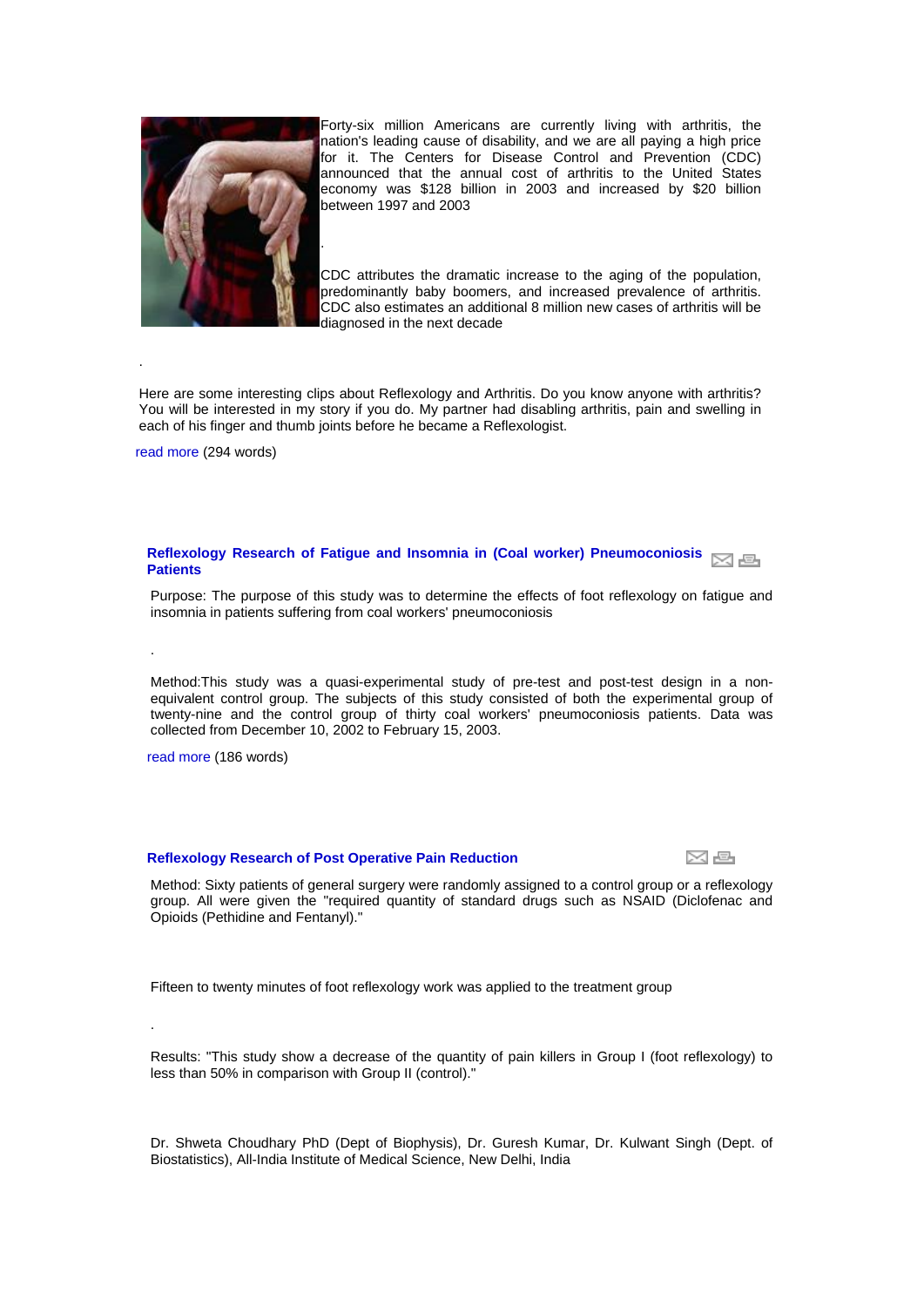#### **[Reflexology & Cardio Vascular System Research](http://www.universalreflex.com/article.php?story=20051102161236276)**

B. S. M. Frankel of the Department of Physiology, University of Leeds, England has conducted a pilot study "to identify if reflexology and foot massage affect the physiology of the body by measuring baroreceptor reflex sensitivity, blood pressure, and sinus arrhythmia." Ten recipients of reflexology work and ten recipients of foot massage work were compared to a control group of four individuals in a single blind study

Frankel found that "The reflexology and foot massage groups showed significantly greater reductions in baroreceptor reflex sensitivity compared to the control group.

[read more](http://www.universalreflex.com/article.php/20051102161236276) (211 words)

.

### **[Reflexology & Angina](http://www.universalreflex.com/article.php?story=20051102160853554)**

Foot reflexology applied during an active onset of angina and observed with EKG showed disappearance of symptoms and a change to T-waves in V1.3 elevated from depressed T-waves and T-waves in V5 inverted upright from an inversion of T-waves. Following a 10-day course of daily 50 minute foot reflexology sessions, nocturnal attacks of premature beats were relieved though premature beats beats still occurred occasionally.

Bing-zhao, Zhang, "Effect of Foot Massage on a Patient with Angina Observing with EKG; A Case Report," 1994 China Reflexology Symposium Report, China Reflexology Association, Beijing, p. 53 (Outpatient Dept., Senile Convalescent Hospital, Shenyang, China)

# **[Health of Future Generations](http://www.universalreflex.com/article.php?story=200403251340412)**

#### **Reflexology and the Health of Future Generations : Starting With Children**

Like many other recent consultation papers, The National Children's Bureau's report 'Supporting Families' recognizes that a good start in life is a crucial part of an individual's future health and wellbeing. Through expanding the work that they do with children, Reflexologists can play an important part in securing the health of future generations.

Reflexology has become one of the UK's leading complementary therapies. Yet, at present, comparatively few children in the UK receive regular reflexology treatment. Many parents and children are still completely unaware of the wide variety of conditions that can be successfully treated using reflexology. Very few MD's actively promote reflexology as part of the medical treatment of children's ailments. The majority of parents, children and medical professionals are still unaware that reflexology is one of the most effective and safe complementary therapies and that children enjoy it!

[read more](http://www.universalreflex.com/article.php/200403251340412) (991 words)

x s

정 준

s k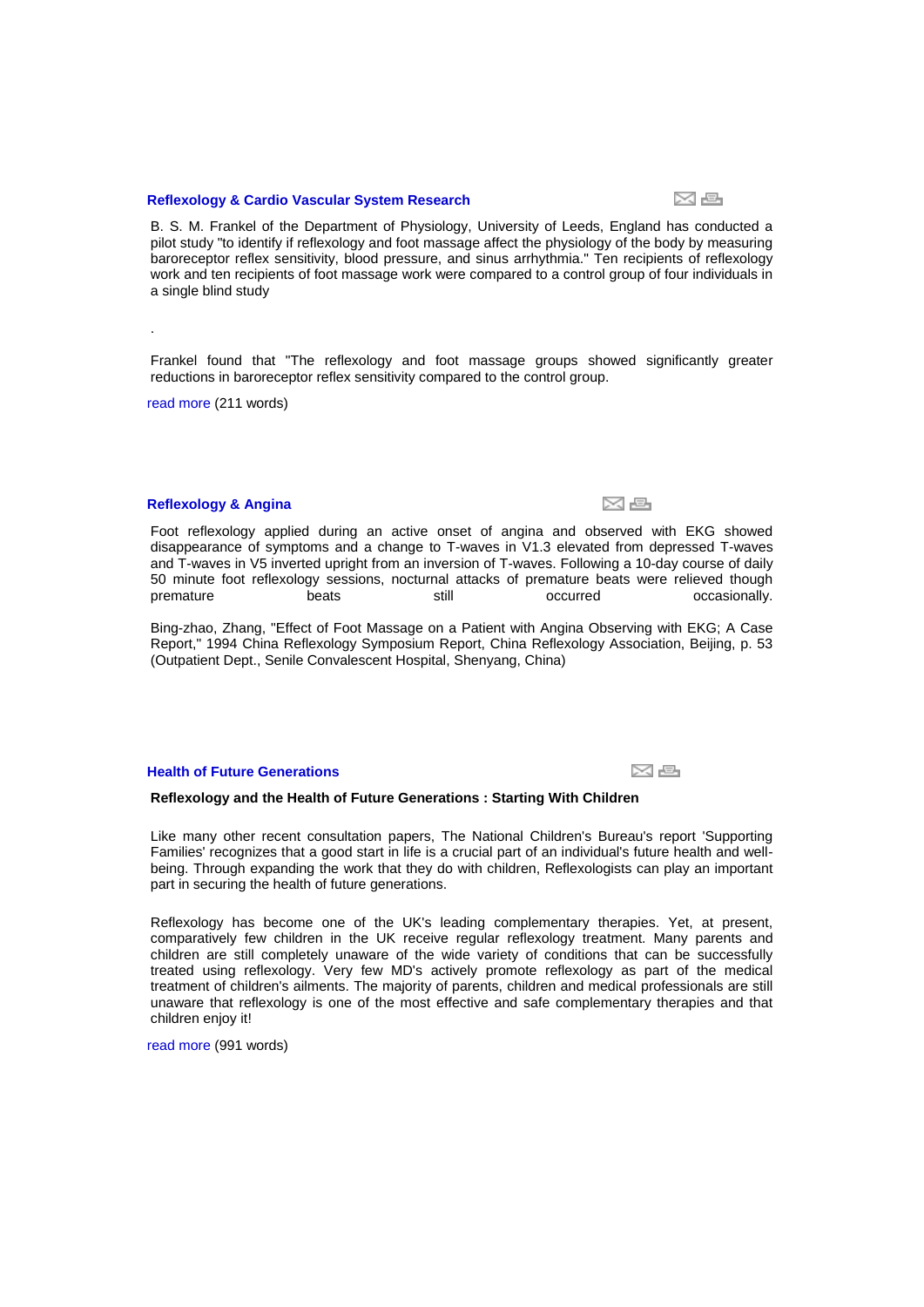#### **[Reflexology & Back Pain](http://www.universalreflex.com/article.php?story=20040322213355999)**



k e

A study conducted at the Hospital of Beijing College of Languages investigated the effect of reflexology treatment on acute lower back pain. Twenty patients between the ages of 35 and 55, all of whom were teachers or office workers, and suffering from lower back strain participated in the study.

The reflex points on the patients' feet were treated for a maximum of ten treatments and the results analyzed. All of the patients reported that the treatment had effectively eliminated their pain; 5 of the patients obtained complete relief after only one treatment, 10 after 3 to 4 treatments and a further 5 after 5 to 7 treatments. No analgesics or other medications were used throughout the course of treatments.

Although a small scale study, it adds to the growing body of evidence confirming that reflexology has extensive therapeutic value beyond the realms of mere relaxation and stress management.

- Xiao Zhenge, Hospital of Beijing College of Languages

For more reflexology information enjoy reading Reflexology - An Evolving Science in the Research & Articles Section.

# **[Reflexology & Recovery](http://www.universalreflex.com/article.php?story=20040322213220888)**

According to a 1994 Swiss medical report, foot Reflexology is one of the most useful treatments for post operative gynaecological patients. The researchers demonstrated that reflexology enhances urination, stimulates bowel movements and so aids recovery. Patients who received reflexology treatment also showed a much less need for medication than patients in the control group.

- Kesselring A. (foot reflex zone massage) Fussreflexzonemassage. Schweiz med Wochenschr suppl (SWITZERLAND) 1994, 62 p88-93

For more reflexology information enjoy reading How did Today's Health System Evolve? in the Research & Articles Section.

#### **[Reflexology & Nervous Exhaustion](http://www.universalreflex.com/article.php?story=2004032221294851)**

Recent research from China suggest that reflexology may be particularly helpful for patients suffering from nervous exhaustion.

Twenty patients with a history of neurasthenia (nervous exhaustion) which had lasted between 1 - 8 years were given a course of reflexology at the department of physiotherapy, 52884 Military Hospital.

The patients' chief symptoms were dizziness, insomnia, memory loss, indigestion and headaches. All had previously received long term medical treatment none of which had helped them.

The reflexology treatments focused on the areas of the feet relating to the adrenal gland, kidneys, bladder, sinus, brain and heart. Those patients who suffered from associated digestive problems were also treated to the areas of the feet relating to spleen, stomach, duodenum and celiac, while those patients who suffered from headaches had the areas of the feet relating to the cerebellum and trigeminal nerves treated.

The reflexology treatments were given daily over a period of seven days and the results were quite remarkable:

40% experienced complete 'cure', further 35% had greatly improved, and a further 15% had mildly improved. Only 10% showed no change at all to the treatment.

- Duan Shuang-Feng. Foot reflexology in neurosism: Clinical Observation of 20 cases. Presented at the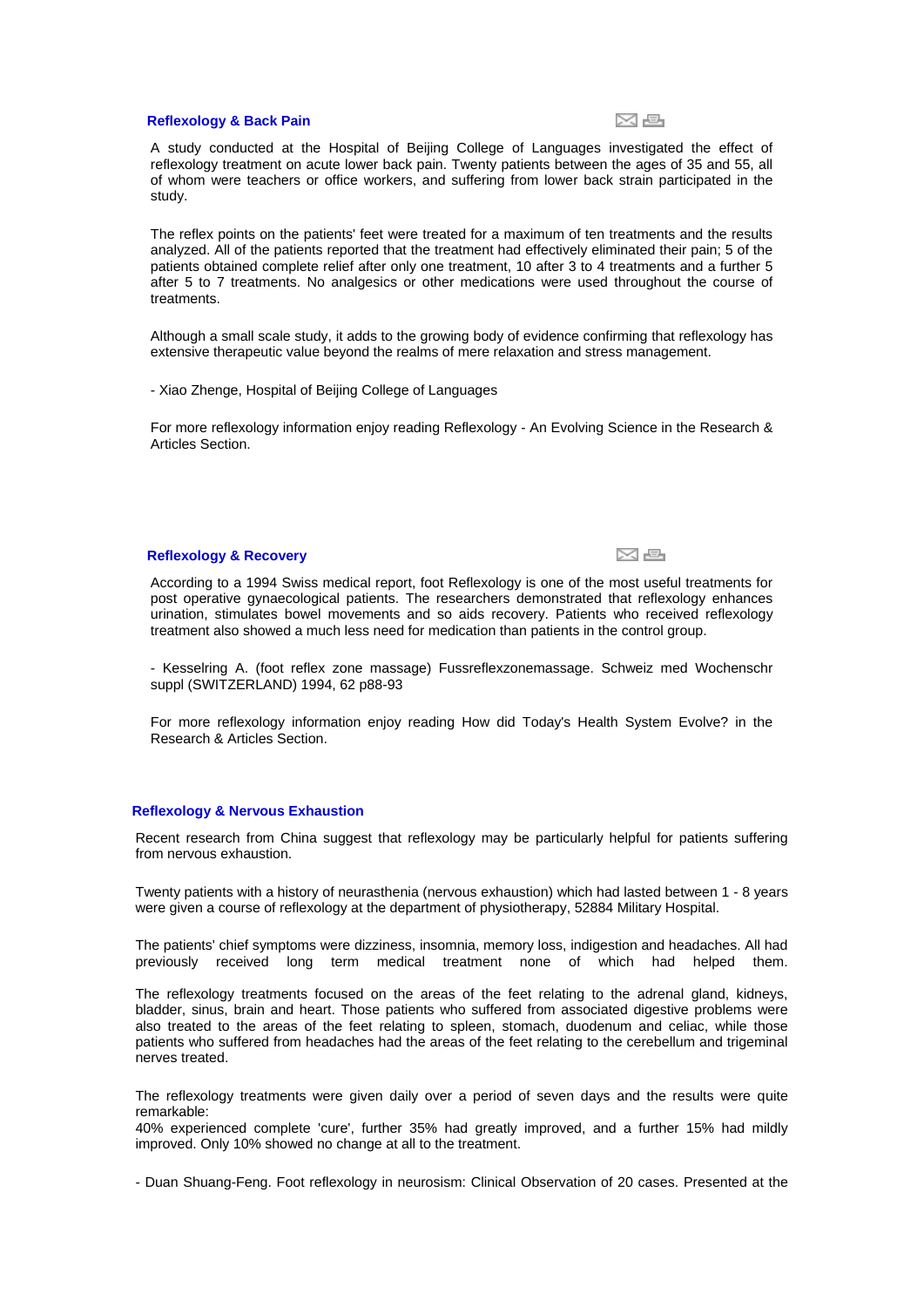China reflexology symposium in Beijing (July 1993).

For more reflexology information enjoy reading Applying The Holographic Principle to The Human Body in the Research & Articles Section.

# **[Reflexology & Male Sexual Dysfunction](http://www.universalreflex.com/article.php?story=20040322161049396)**



# **The Comparison of Curative Effects between foot reflexology and Chinese traditional medicine in treating 37 cases with Male Sexual Dysfunction**

By Sun Jianhua, Health station of Qianjin Clothing Factory, Shanghai

Thirty-seven men (aged 22 - 50 years) with sexual dysfunction (course of disease ranged from 3 months to 4years) were randomly assigned to two groups. One group (18) treated with daily 30 minute foot reflexology sessions, the other group (19) treated with traditional Chinese medicine. Treatments were for at least one month.

The effective rate for the group treated with foot reflexology was 94.7%; for the group treated with traditional Chinese medicine 94.4%. No statistical difference between the curative effect of these two groups was found. The authors note that foot reflexology had the advantages of being easy and inexpensive.

### **[Reflexology and the Prostate](http://www.universalreflex.com/article.php?story=20040322160333508)**

By Bauneholm School of Reflexology, Denmark

Forty-six participants, (14 aged 40 - 60, 32 aged 60 - 90), received thirteen foot reflexology treatments. Results showed that thirty participants (65%) experienced a reduction in their need to urinate, thirty-one participants (67%) experienced a better bladder pressure, thirty-seven (80%) experienced reduced sexual problems, and, twenty-eight (60%) experienced improvement of their general condition.

It was concluded that reflexology can help prostate problems as improvements were noted in all reported parameters.

### **[Foot Reflexo-therapy for Gynecological Diseases](http://www.universalreflex.com/article.php?story=20040322155751211)**

x s

By Hui Song, Senior Doctor, Nanjing Obstetrical and Gynecological Hospital

Fifty patients, aged 20 to 51 years, diagnosed with gynecological diseases including dysmenorrhea, hysteromyoma, pelvic inflammation, cyst and mass, endometriosis, menstrual disorder, infertility and chocolate cyst, were treated with foot Reflexotherapy on each or every other day, 10 sessions: one course of treatment. Duration of therapy ranged from 10 sessions to two years. For forty-two (84%) patients, the symptoms completely disappeared - normal menstruation with no dysmenorrhea. For the remaining 8 patients (16%) symptoms had almost completely disappeared.

#### **[The Effects of Reflexolgy on Labour Outcome](http://www.universalreflex.com/article.php?story=20040322155456237)**

x e

By Dr. Gowri Motha and Dr. Jane McGrath, Forest Gate, London

Thirty-seven of 64 pregnant women, who were offered free reflexology, completed the set course of ten treatments. The effects of reflexology on labor outcomes were perceived as outstanding. Some had labor times of only 2 hours, some 3 hours. The 20 - 25 year olds had an average time of First